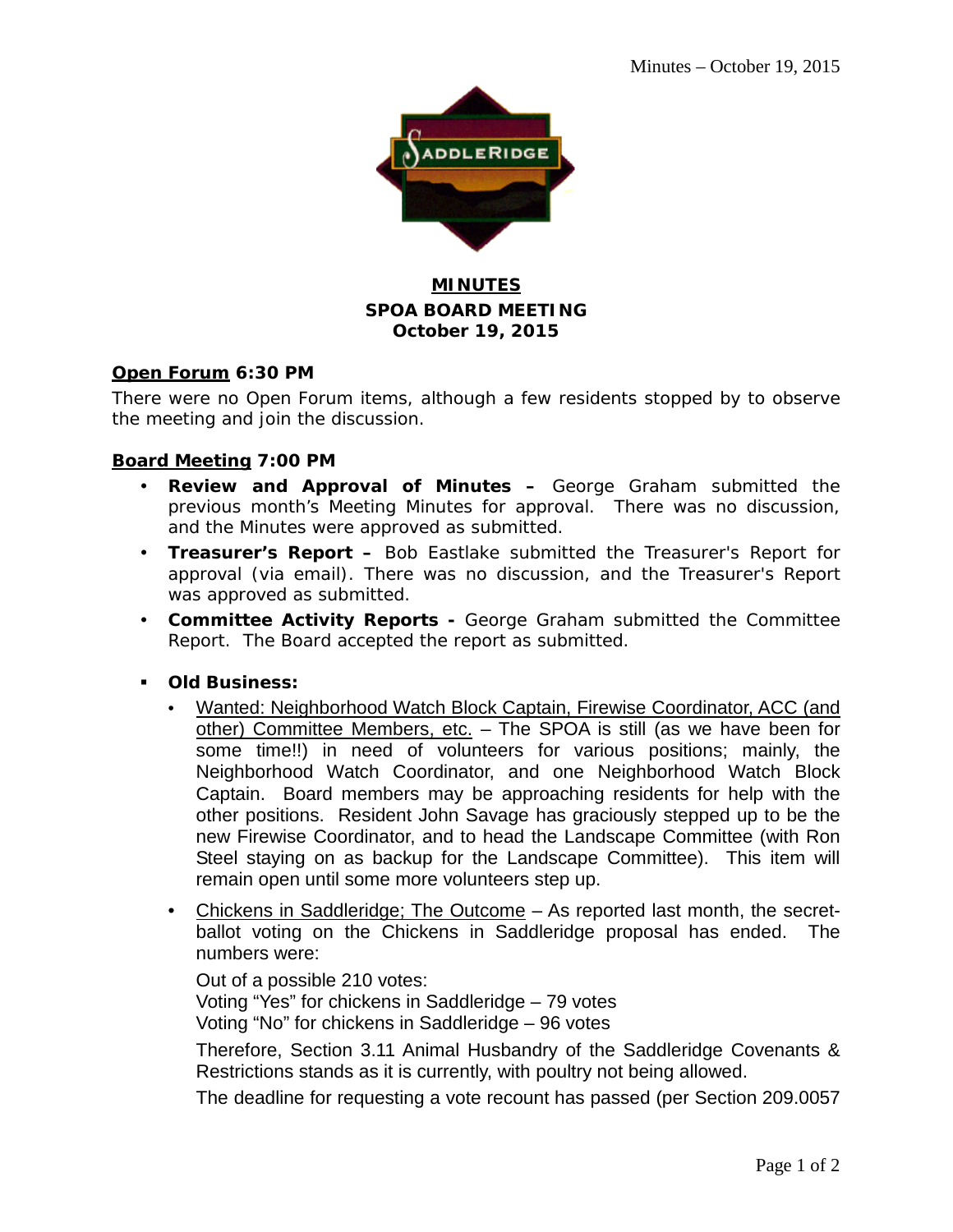of the Texas Residential Property Owners Protection Act, and SB 1168 revisions), so this item will now be closed.

- 2015 National Night Out The 17<sup>th</sup> National Night Out gathering was held on Tuesday October 6<sup>th</sup> at the Clubhouse, with over 90 residents attending. As usual, there was free food and drinks for residents. This item will be closed until next year's event.
- New Bylaw for Covenants & Restrictions Change Process The Chicken Proposal effort has made the Board realize that there is no formal procedure or process for changing the Covenants document. Is one needed?? The SPOA Board Secretary has done some research to see what other HOA's are doing regarding this; and has found no other HOA's with any written procedures at all regarding this. This is probably because it is already up to any HOA Board to decide what needs to be done based on the particulars of each tendered request. Since it is already a Board's decision how to handle any request, it has been decided that no further action is needed on this item. This item will be closed.
- Clubhouse "Private Park" Sign in Bad Shape The Private Park sign at the Clubhouse driveway entrance is badly weathered; with faded paint and some of the letters peeling up, and the one up by the Clubhouse is in not much better shape. Options are (1) buy a new sign, (2) have the current sign restored/repainted, or (3) move the duplicate sign from up by the Clubhouse out to replace the weathered sign. Bo Garrett will be getting some bids for new aluminum signs. This item will remain open.
- **New Business:**
	- 2016 Board Member Election (previously included in "Wanted" item above) The annual Board Election ballot was sent to residents via email on October 2<sup>nd</sup> via email and NextDoor. Early voting was also encouraged at the NNO gathering. The official meeting for the 2016 SPOA Board Member election will take place on October 31 from 10:00 AM to 11:00 AM at the Saddleridge Clubhouse. Ballots and candidate bio's will be available at the meeting. Early voting is available by proxy at any time prior to the meeting by simply completing the ballot and returning it to the SPOA at the address on the ballot, or by giving it to any current Board member. Residents have until October 30 to vote via absentee ballot. This item will remain open.

The meeting was adjourned at 7:15 PM.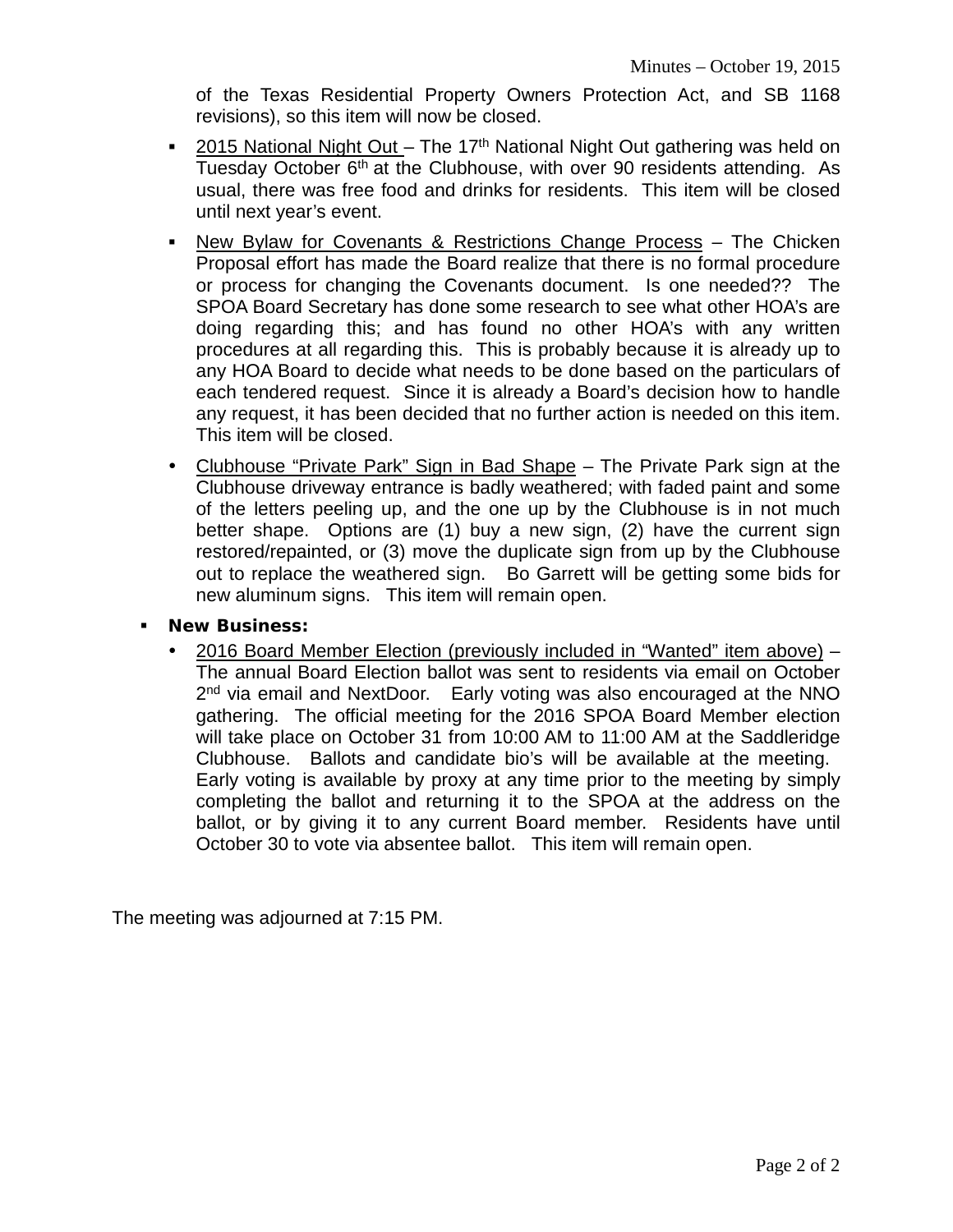10/02/15 **Cash Basis** 

### **SPOA Balance Sheet** As of September 30, 2015

|                                                  | Sep 30, 15             | Sep 30, 14            | \$ Change         |
|--------------------------------------------------|------------------------|-----------------------|-------------------|
| <b>ASSETS</b>                                    |                        |                       |                   |
| <b>Current Assets</b>                            |                        |                       |                   |
| <b>Checking/Savings</b>                          |                        |                       |                   |
| Ozona CD #305501                                 | 25,279.87              | 25,229.37             | 50.50             |
| Ozona CD #305552                                 | 25.259.18              | 25,208.72<br>2.968.40 | 50.46<br>7.890.72 |
| Ozona Checking                                   | 10.859.12<br>41,498.07 | 42,456.51             | $-958.44$         |
| <b>Ozona Money Market</b>                        |                        |                       |                   |
| <b>Total Checking/Savings</b>                    | 102.896.24             | 95,863.00             | 7.033.24          |
| <b>Accounts Receivable</b>                       |                        |                       |                   |
| <b>Accounts Receivable</b>                       | 0.00                   | $-8.00$               | 8.00              |
| <b>Total Accounts Receivable</b>                 | 0.00                   | $-8.00$               | 8.00              |
| <b>Total Current Assets</b>                      | 102.896.24             | 95,855.00             | 7,041.24          |
| <b>Other Assets</b>                              |                        |                       |                   |
| <b>Saddleridge Property</b>                      | 80,500.00              | 80,500.00             | 0.00              |
| <b>Total Other Assets</b>                        | 80,500.00              | 80,500.00             | 0.00              |
| <b>TOTAL ASSETS</b>                              | 183,396.24             | 176,355.00            | 7,041.24          |
| <b>LIABILITIES &amp; EQUITY</b><br><b>Equity</b> |                        |                       |                   |
| <b>Opening Balance Equity</b>                    | 110,823.40             | 110,823.40            | 0.00              |
| <b>Retained Earnings</b>                         | 71.601.85              | 62,067.95             | 9.533.90          |
| <b>Net Income</b>                                | 970.99                 | 3.463.65              | $-2,492.66$       |
| <b>Total Equity</b>                              | 183,396.24             | 176.355.00            | 7,041.24          |
| TOTAL LIABILITIES & EQUITY                       | 183,396.24             | 176,355.00            | 7,041.24          |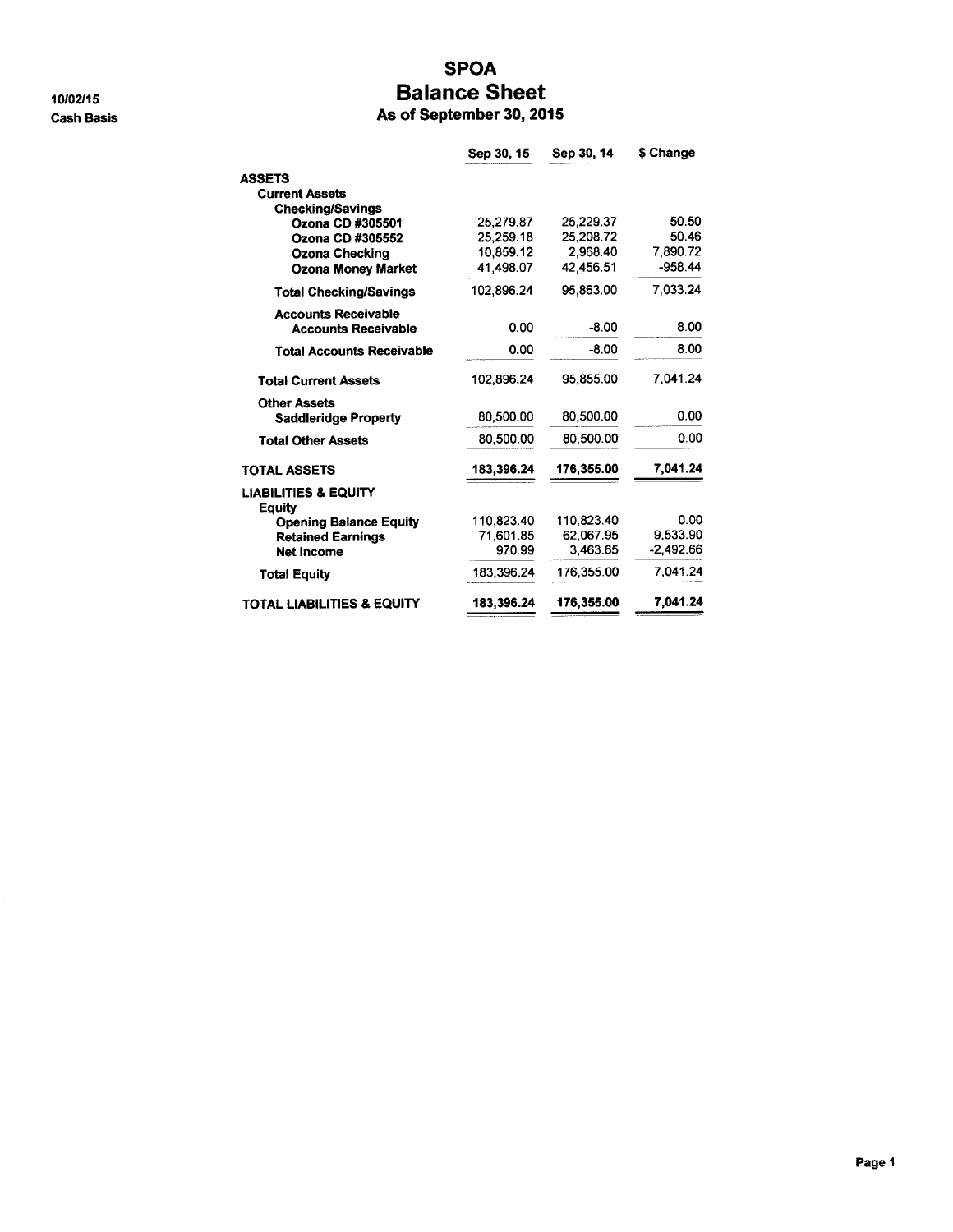5:25 PM

10/02/15

**Cash Basis** 

# **Saddleridge Property Owners Association** Profit & Loss Budget vs. Actual<br>January through September 2015

|                                            | Jan - Sep 15 | <b>Budget</b> | \$ Over Budget     |
|--------------------------------------------|--------------|---------------|--------------------|
| Income                                     |              |               |                    |
| <b>Assessment Increase</b>                 | 0.00         | 0.00          | 0.00               |
| <b>Clubhouse Usage Fee</b>                 | 300.00       | 250.00        | 50.00              |
| <b>HOA Dues Collected</b>                  | 12,327.44    | 840.71        | 11,486.73          |
| <b>Interest Assessed Fees</b>              | 68.03        | 311.21        | $-243.18$          |
|                                            | 112.68       | 66.28         | 46.40              |
| Interest Income                            | 350.00       | 850.00        | $-500.00$          |
| <b>Resale Cert. Fee</b>                    |              | 900.00        | -400.00            |
| <b>Transfer Fees</b>                       | 500.00       |               |                    |
| <b>TXFR from Savings</b>                   | 0.00         | 0.00          | 0.00<br>0.00       |
| Uncategorized Income                       | 0.00         | 0.00          |                    |
| <b>Total Income</b>                        | 13,658.15    | 3,218.20      | 10,439.95          |
| <b>Expense</b>                             |              |               |                    |
| Accounting<br><b>Accounting-Bookkeeper</b> | 1,575.00     | 1,575.00      | 0.00               |
| <b>Accounting-CPA</b>                      | 0.00         | 0.00          | 0.00               |
| <b>Accounting - Other</b>                  | 0.00         | 0.00          | 0.00               |
| <b>Total Accounting</b>                    | 1,575.00     | 1,575.00      | 0.00               |
| <b>Annual Septic Contract</b>              | 245.00       | 225.00        | 20.00              |
| <b>Bank Charges</b>                        |              |               |                    |
| <b>Check Printing</b>                      | 0.00         | 0.00          | 0.00               |
| <b>Safe Deposit Box</b>                    | 40.00        | 40.00         | 0.00               |
| <b>Service Charges</b>                     | 0.00         | 0.00          | 0.00               |
| <b>Bank Charges - Other</b>                | 0.00         | 0.00          | 0.00               |
| <b>Total Bank Charges</b>                  | 40.00        | 40.00         | 0.00               |
| <b>CD Income Transfer</b>                  | 0.00         | 0.00          | 0.00               |
| <b>Clubhouse Expenses</b>                  |              |               |                    |
| Cleaning                                   | 450.00       | 450.00        | 0.00               |
| <b>Cleaning Supplies</b>                   | 0.00         | 0.00          | 0.00               |
| <b>Drapes</b>                              | 0.00         | 1.00          | $-1.00$            |
| <b>Entrance Fence Repair</b>               | 0.00         | 1.00          | $-1.00$            |
| <b>Entrance Sign</b>                       | 0.00         | 1.00          | $-1.00$            |
| <b>Fence Repair</b>                        | 0.00         | 1.00          | $-1.00$            |
| <b>Furnishings</b>                         | 0.00         | 0.00          | 0.00               |
| <b>Garbage Bags</b>                        | 0.00         | 0.00          | 0.00               |
| <b>Heating and AC</b>                      | 0.00         | 131.73        | $-131.73$          |
| Lighting                                   | 0.00         | 0.00          | 0.00               |
| <b>Maintenance Labor</b>                   | 0.00         | 350.00        | $-350.00$          |
| <b>Misc</b>                                | 86.58        | 4.00          | 82.58              |
| <b>Outside Lighting</b>                    | 0.00         | 0.00          | 0.00               |
| Paint                                      | 0.00         | 0.00          | 0.00               |
| <b>Pest Control</b>                        | 308.52       | 308.48        | 0.04               |
| <b>Repairs</b>                             | 0.00         | 0.00          | 0.00               |
| <b>Septic Cleaning and Service</b>         | 0.00         | 0.00          | 0.00               |
| Trash                                      | 243.81       | 254.53        | $-10.72$           |
| Water softener monthly maintain            | 0.00         | 206.55        | $-206.55$          |
| <b>Wellhouse Expenses</b>                  | 0.00         | 1.00          | $-1.00$            |
| <b>Clubhouse Expenses - Other</b>          | 0.00         | 0.00          | 0.00               |
| <b>Total Clubhouse Expenses</b>            | 1,088.91     | 1,710.29      | $-621.38$          |
| <b>Clubhouse Fees</b>                      | 0.00         | 1.00<br>1.00  | $-1.00$<br>$-1.00$ |
| <b>Computer Database</b>                   | 0.00         |               | $-1.00$            |
| <b>Contingency Fund</b>                    | 0.00         | 1.00          |                    |
| <b>Dues</b>                                | 0.00         | 1.00          | $-1.00$            |
| <b>Dues and Subscriptions</b>              | 0.00         | 0.00          | 0.00               |
| <b>Dues Refund</b>                         | 142.00       | 0.00          | 142.00             |
| <b>Food for Saddleridge Meetings</b>       |              |               |                    |
| Food for Annual BBQ                        | 425.76       | 462.90        | $-37.14$           |
| Food for Saddleridge Meetings - Other      | 0.00         | 0.00          | 0.00               |
| <b>Total Food for Saddleridge Meetings</b> | 425.76       | 462.90        | $-37.14$           |
| <b>Improvements</b>                        |              | 0.00          | 0.00               |
| <b>Chairs</b>                              | 0.00         |               |                    |
| Landscaping                                |              |               |                    |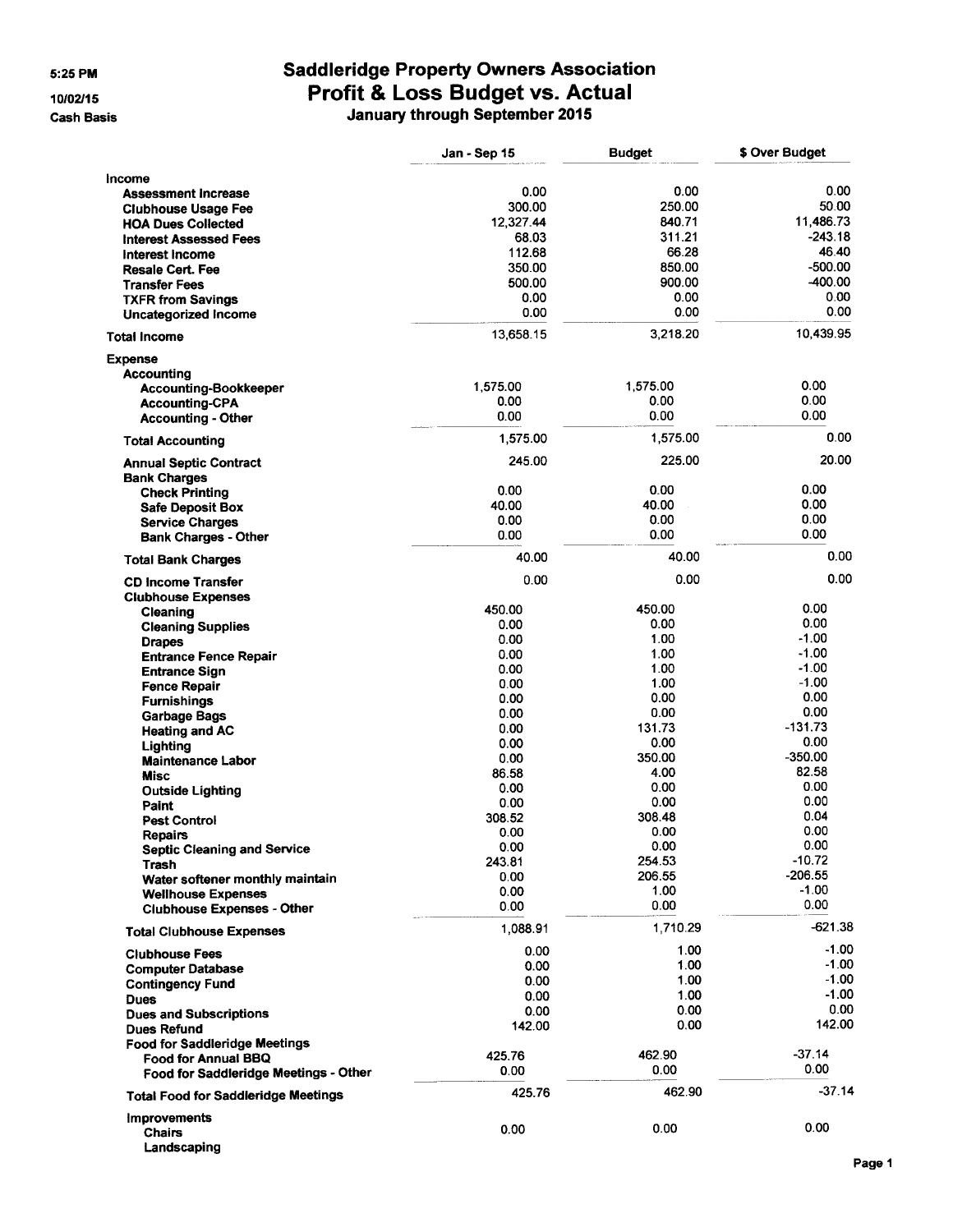5:25 PM

10/02/15

**Cash Basis** 

**Net** 

# **Saddleridge Property Owners Association** Profit & Loss Budget vs. Actual<br>January through September 2015

|                                     | Jan - Sep 15 | <b>Budget</b> | \$ Over Budget |
|-------------------------------------|--------------|---------------|----------------|
| <b>Entrance</b>                     | 0.00         | 0.00          | 0.00           |
|                                     | 0.00         | 0.00          | 0.00           |
| Hardscape                           | 0.00         | 0.00          | 0.00           |
| Lighting                            | 0.00         | 0.00          | 0.00           |
| Plan                                |              | 0.00          | 0.00           |
| <b>Plants</b>                       | 0.00         |               |                |
| Preparation                         | 0.00         | 0.00          | 0.00           |
| Water                               | 0.00         | 0.00          | 0.00           |
| Landscaping - Other                 | 0.00         | 0.00          | 0.00           |
| <b>Total Landscaping</b>            | 0.00         | 0.00          | 0.00           |
| Lights                              | 0.00         | 0.00          | 0.00           |
| <b>Microwave</b>                    | 0.00         | 1.00          | $-1.00$        |
| <b>New water softener</b>           | 0.00         | 1.00          | $-1.00$        |
| Other                               | 0.00         | 0.00          | 0.00           |
| Roof                                | 0.00         | 1.00          | $-1.00$        |
| <b>Tables</b>                       | 0.00         | 0.00          | 0.00           |
| <b>Wellhouse Improvements</b>       | 0.00         | 0.00          | 0.00           |
| Improvements - Other                | 0.00         | 1.00          | $-1.00$        |
| <b>Total Improvements</b>           | 0.00         | 4.00          | -4.00          |
| <b>Insurance-HOA Liability</b>      | 727.00       | 576.00        | 151.00         |
| <b>Insurance, D&amp;O</b>           | 2.445.00     | 2,445.00      | 0.00           |
| <b>Lawn Maintenance</b>             | 1,892.29     | 1.612.96      | 279.33         |
| <b>Lease of Water Equipment</b>     | 0.00         | 1.00          | $-1.00$        |
| <b>Mailings</b>                     | 555.67       | 213.61        | 342.06         |
| <b>Misc</b>                         | 0.00         | 1.00          | $-1.00$        |
|                                     |              |               |                |
| <b>Miscellaneous</b>                | 0.00         | 1.00          | $-1.00$        |
| <b>ACC Office Supplies</b>          |              |               |                |
| <b>Check Printing Charge</b>        | 0.00         | 0.00          | 0.00           |
| Copying                             | 0.00         | 0.00          | 0.00           |
| <b>Garbage Bags</b>                 | 0.00         | 0.00          | 0.00           |
| Gifts                               | 0.00         | 0.00          | 0.00           |
| <b>Legal Records</b>                | 0.00         | 90.00         | $-90.00$       |
| <b>Office Supplies</b>              | 0.00         | 1.00          | $-1.00$        |
| Plaque                              | 0.00         | 1.00          | $-1.00$        |
| <b>Printer Cart.</b>                | 0.00         | 1.00          | $-1.00$        |
| Software                            | 0.00         | 1.00          | $-1.00$        |
| <b>Website Domain</b>               | 48.95        | 1.00          | 47.95          |
| <b>Website Hosting Fee</b>          | 179.40       |               |                |
| <b>Miscellaneous - Other</b>        | 0.00         | 0.00          | 0.00           |
| <b>Total Miscellaneous</b>          | 228.35       | 96.00         | 132.35         |
| <b>Neighborhood Watch</b>           | 0.00         | 1.00          | $-1.00$        |
| <b>PEC Electricity</b>              | 1,392.94     | 1,238.94      | 154.00         |
| <b>Reconciliation Discrepancies</b> | 0.50         | 1.00          | $-0.50$        |
| <b>Reserve Fund</b>                 | 0.00         | 1.00          | -1.00          |
| <b>S. Entrance Water</b>            | 0.00         | 1.00          | $-1.00$        |
|                                     | 1,928.74     | 1,736.72      | 192.02         |
| Taxes                               | 0.00         | 1.00          | $-1.00$        |
| <b>Uncategorized Expenses</b>       |              |               | $-1.00$        |
| <b>Water Well Electricity</b>       | 0.00         | 1.00          |                |
| <b>Webmaster Fees</b>               | 0.00         | 0.00          | 0.00           |
| <b>Webpage Fees</b>                 | 0.00         | 0.00          | 0.00           |
| <b>Total Expense</b>                | 12,687.16    | 11,948.42     | 738.74         |
| et Income                           | 970.99       | $-8,730.22$   | 9,701.21       |
|                                     |              |               |                |